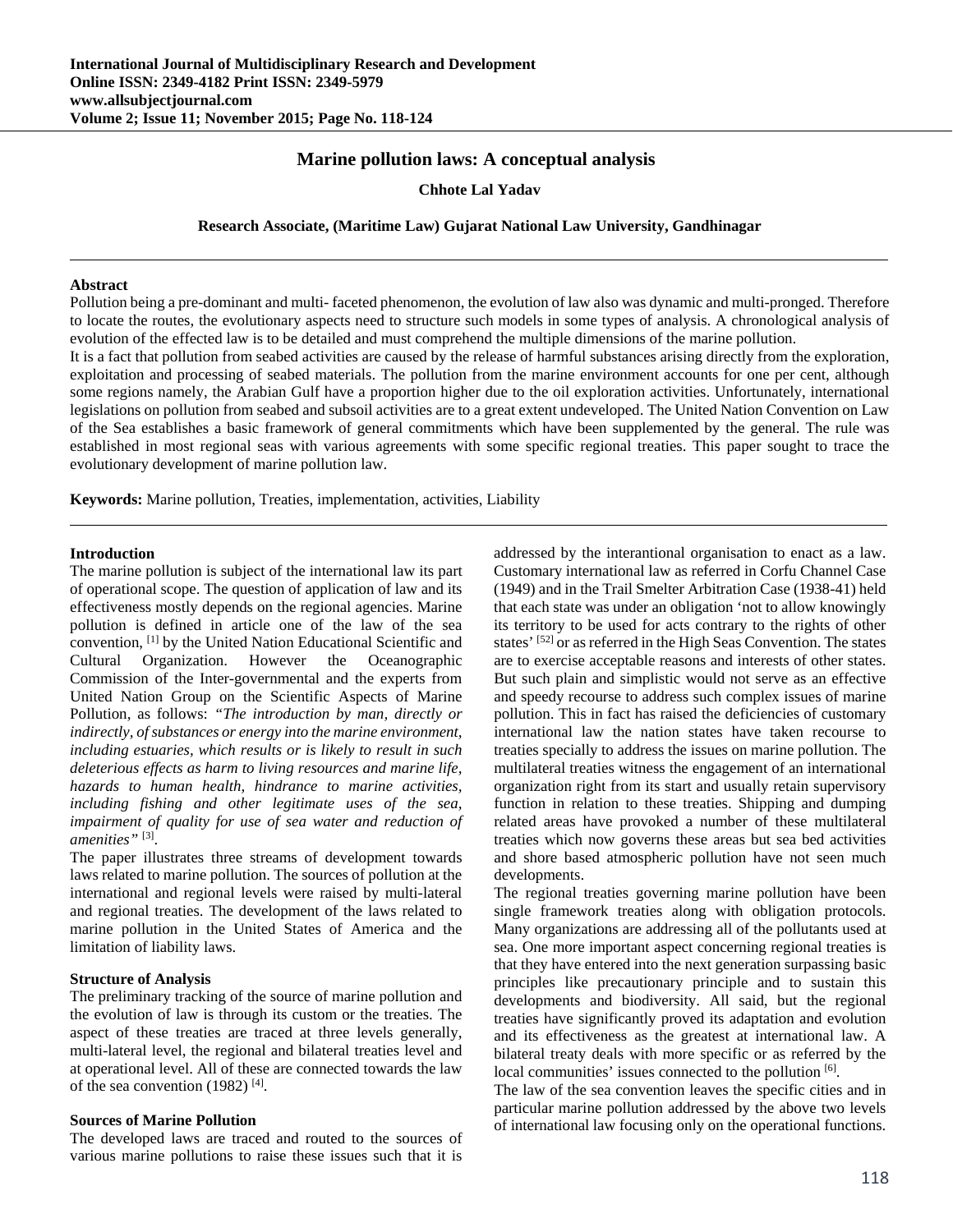This defines the jurisdictional rights and obligations of the flag, coastal and port states [7].

# **Pollution from Ships**

Ship based pollution is deliberated and measures to regulate them have evolved at three junctures. They are:

# **Operational Pollution**

Operational pollution implies pollution emanating in the course of the business of the ship. It can be:

- o Oil disposed of before a new cargo is taken on board or the residues of oil in ballast water
- o Discharge of residues containing noxious liquid substances
- o Discharge of sewage
- o Discharge of garbage
- o Discharge of air pollutants-sulphur and nitrogen oxide, shipboard incineration, on board use of ozone-depleting substances such as halogens and CFCs

There are three levels of the international law (treaties, conventions), the law has evolved:

**General Multilateral Treaties:** The 1954 Oil Pollution Convention was the first multilateral attempt to regulate the operational pollution arising from the tankers (oil discharges). The Convention was of limited effectiveness and is of historical interest now. The 1954 Convention has been superseded by the International Convention for the Prevention of Pollution from Ships, 1973 (MARPOL Convention)<sup>[8]</sup>. MARPOL Convention is intended to deal with all forms of intentional pollution of the sea from ships, other than dumping. Detailed pollution standards are set out in six annexes. These are concerned with oil (Annex 1), noxious liquid substances in bulk (Annex II), harmful substances carried by sea in packaged forms (Annex III), sewage (Annex IV), garbage (Annex V) and air pollution (Annex VI). The acceptance of Annexes I and II is obligatory for all contracting parties, but acceptance of the remaining annexes is optional [9].

Treaties like SOLAS (1974), IMDG Code (1966) and the Basel Convention on the Control of Trans boundary Movements of Hazardous Wastes and their Disposal, 1989 brought into force for an objective other than regulating pollution have the ancillary effect and the objective of regulating pollution.

# **Regional Treaties**

Among the important regional conventions which try to regulate pollution from the ships are-

- o The Mediterranean Convention, 1976
- o The Baltic Convention, 1992
- o The Waigani Convention, 1995
- o The Kuwait Convention

These regional treaties attempt to effectively regulate and enforce international standards of pollution control or even stricter implementation of these standards. They even make cross reference to the MARPOL Convention.

# **Law of the Sea Convention**

United Nation Convention on the Law of the Sea as stated before defines the jurisdictional rights and obligations of the states-both the legislative and enforcement jurisdiction. In order to understand how the jurisdictional rights have evolved necessary to look at the position of the flag state, coastal state and the port state prior to UNCLOS III and then take a view of their position after UNCLOS III 1982.

# **Flag state**

- o Under customary international law flag state had the jurisdiction to prescribe antipollution rules. They had the judicial jurisdiction in respect of violations committed. They could arrest its vessels in the high seas or in its own territorial sea.
- o Under MARPOL, the flag state has to apply the Convention's pollution standards. Flag states must also inform IMO of the enforcement action they have taken on the erring vessels.
- o Under LOSC, the legislative competence of the flag states are not reduced but the enforcement jurisdiction (enforcing penalties, issuing certificates) has been widened.

# **Coastal state**

- o Prior to UNCLOS III could prescribe any legislation relating to pollution that it wishes for foreign vessels in its territorial sea but could not hamper innocent passage.
- o Under MARPOL Convention the coastal state had the obligation to prescribe the convention's provisions for all vessels in the territorial sea.
- o Enforcement jurisdiction implied arrest and initiating legal proceedings.
- o LOSC [10] reduced the legislative competence of the coastal state in respect of kind of pollution regulations which may be adopted but increased it with respect to the geographical area (by including EEZ in its ambit). The limitation has set in, for instance, by curbing the coastal states from legislating with respect to the design, construction manning and equipment of the ships and by holding the sanctity of the innocent passage and transit passage. The enforcement jurisdiction of the coastal states have been strengthened much by making them competent to physically inspect the ship, to initiate legal proceedings and even to arrest the ship.

# **Port state**

- o Under the customary international law, the port state may adopt anti-pollution legislation for foreign vessels in its ports. They can even make the observance of the laws a condition for entry into its port. The enforcement jurisdiction implied right to initiate legal proceedings and even arrest.
- o Under MARPOL the port state had the obligation to prescribe to Convention's provisions and it gave the port state the competence to inspect and to detain the ship if the situation so warrants. The port state also has the obligation to inform the flag state of the erring vessels.
- o Under LOSC, the legislative competence of the port state did not witness any change. But the enforcement jurisdiction underwent radical innovation. The port state could prosecute the vessels if they were held for any violation of the pollution norms in its territorial sea or it's EEZ. Art 218 of LOSC gave right to the port state to initiate legal proceeding if there was any discharge against the norms even outside its territorial sea or its EEZ. It also enabled the port state to take administrative measures to prevent sailing if the ship was found unseaworthy [11].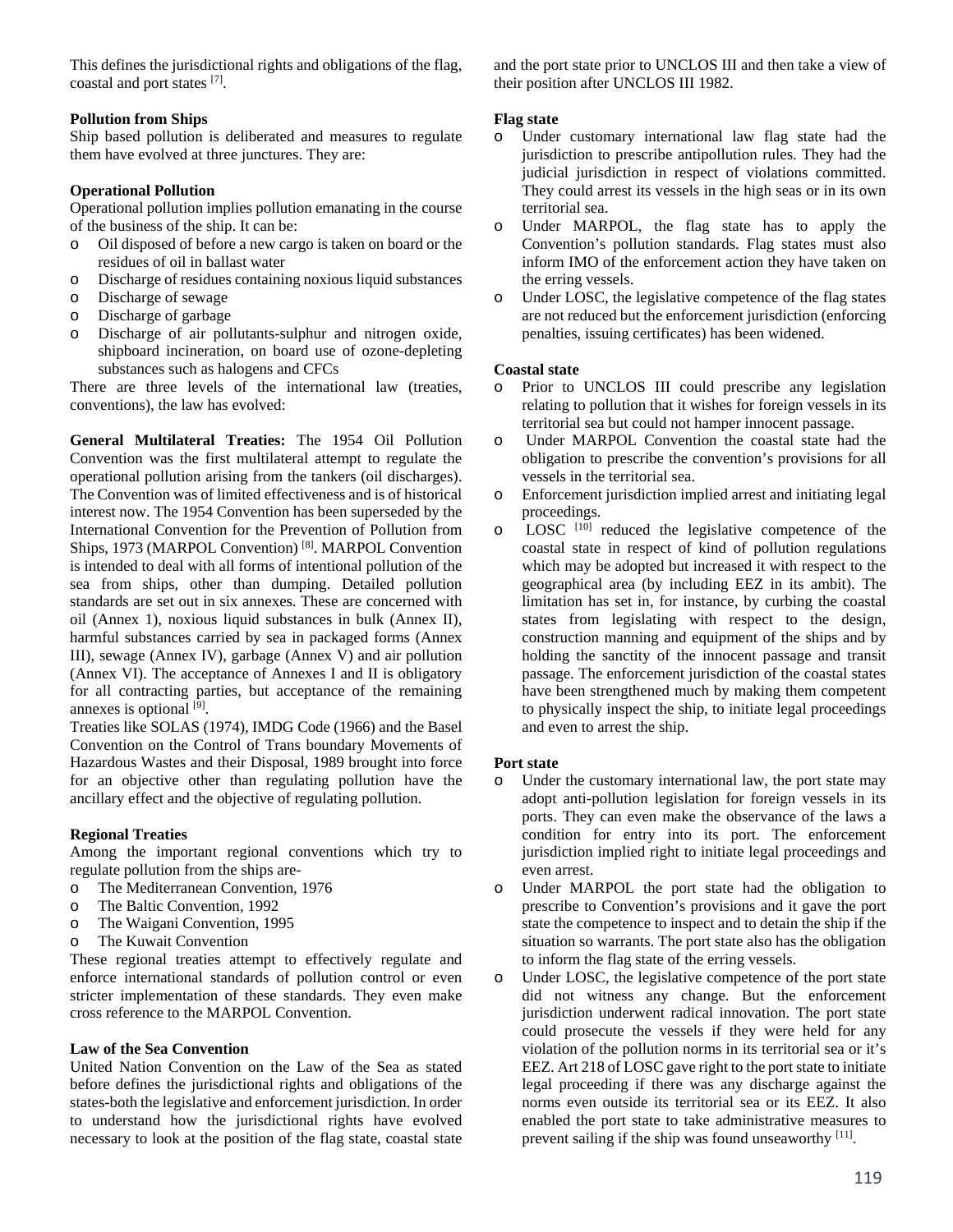### **Accidental Pollution**

The law in this area has evolved on three fronts. Schematically it can be represented as:

### **Global Conventions**

Conventions of the nature as MARPOL and SOLAS point towards the effort of the international community to address the issue of accidental pollution through the preventive approach. But once the accident has happen what rule of law govern the mitigating and rescue operations? What measures coastal state can take to prevent or reduce pollution? This was sought to be formulated and codified in the Intervention Convention, 1969 (The International Convention relating to Intervention on the High Seas in Cases of Oil Pollution Causalities). The Convention defined 'maritime casualty', the extent of measures that could be taken by the coastal state, and the geographical extent of operations. The 1973 Protocol to the Convention extended coastal states powers of intervention to casualties involving substances other than oil. At this juncture mention should be made of the Torrey Canyon incident, wherein Britain intervened to mitigate the pollution casualty which happened beyond its territorial extent. The ready acceptance of Britain's act has been interpreted in the literature as the evidence of the emerging rule of customary international law whereby a coastal state can intervene beyond its territorial limits to mitigate pollution incidents. This emerging customary is seen as being crystallized in the Intervention Convention and the LOSC.

Concerning co-operation, MARPOL and LOSC sets the stage by laying down that information concerning pollution law violations and causalities must be shared and channelized to the concerned states. The general provisions of MARPOL and LOSC are given more substance in the International Convention on Oil pollution, Preparedness, Response and Cooperation, 1990. Co-operation in terms of establishing a national system for responding to the oil pollution incidents, sharing of research and development information, technical assistance and assisting each other in the event of an actual casualty is in the above convention. The International Convention on Salvage, 1989 rectifies the traditional rule of 'no cure no pay' in salvage and allows the salvor to be paid if he prevents or minimizes damage to the environment, even if he does not save the ship <sup>[12]</sup> This also seeks to contribute to the effort to rescue the marine environment from pollution incidents.

# **Regional treaties**

The regional treaties like the Mediterranean, the Baltic conventions and the UNEP regional conventions seek to cooperate through sharing of information. The Red Sea and the Kuwait Conventions establish a regional emergency center. Similar regional endeavors are seen in the North Sea Agreement, 1983 and the Nordic Agreement, 1971, the Accord of co-operation for the Protection of the Coasts and Waters of the Northeast Atlantic, 1990 and the Antarctic Treaty [13] The efforts to co-operate involve measures like creating zones of responsibility, providing them with equipment to deal with oil slicks at sea and developing contingency plans.

# **Liability for Pollution Damage**

The Civil Liability and the Fund Conventions:

The main aim for avoiding the marine pollution at sea is the primary cause of the ship owners and the people who use the ocean for maritime related activities. However the word compensation is used by the law for the sole avoidance of marine pollution. It has proved by the very disaster of the ship Torrey Canyon at the high seas causing much environmental pollution and bringing that to the coast too. This cause has disturbed the coastal community as well with numerous questions asked based on the cause of such incident and its future safety at sea. The following are the extract of the possibilities for meeting the above mentioned incidence:

- o Law to pay for the cause of pollution as the right of the parties
- o Jurisdiction and law that would govern the claims
- o Proof of fault in case of claims for compensation
- o Limitation of liability of owners
- o The type of loses that could be covered- whether pure economic loss could be covered
- o Cost of clean-up operations
- o Enforcement problems
- o Lack of provision of compulsory assurance
- Law which held that there would be no liability without proof of negligence or unseaworthiness (the Inverpool decision).

After the Torrey Canyon incident the British Government submitted a Note to the Inter-Governmental Maritime Consultative Organization (IMCO). The subject was 'changes in international law governing liability for pollution by oil and possibly other hazardous and noxious substances'. Means while 'Comite Maritime International, (CMI) established an International Torrey Canyon Sub-Committee to examine the private law aspects and to work in co-operation with IMCO. The deliberations so initiated led to the drafting of the Civil Liability Convention (CLC) which provides that where oil escapes or is discharged from a ship and causes damage on the territory, including the territorial sea of a contracting state, the ship owner (subject to three exceptions) is strictly liable for such damage and the cost of any preventive measures taken. CLC 1969 mooted two levels of compensation. The primary liability being that of the ship owner, who in the 1969 convention was liable for oil pollution claims up to a limit of 2000 francs per limitation ton.

The second tier of compensation was sought to be established from the fund received from the oil receivers. This second tier of compensation was established through a Diplomatic Conference in Brussels in 1971. The 1971 Conference adopted the International Convention on the Establishment of an International Fund for Compensation for Oil Pollution Damageknown as the Fund Convention 1971. The Fund Convention provides that where the ship owner is not liable at all under the Civil Liability Convention by reason of the exceptions or, in cases where the ship owner is liable but financially incapable of meeting his obligations in full or if the pollution damage exceeds the limits of his liability, compensation will be paid to the victim from the Fund. The Fund Convention also provides that it is to relieve the ship owner some of the financial burden imposed on them by the CLC by paying that part of the Ship owner's liability which is in excess of 100SDRs per ton or 8.333 million SDRs, whichever is less. In 1984 two Protocols to amend the Civil Liability and the Fund Conventions were adopted, but neither Protocol came into force because the US refused to ratify them. Two further Protocols, with similar substantive provisions to the 1984 protocols, were adopted in 1992 and they came into force in 1996.They require the parties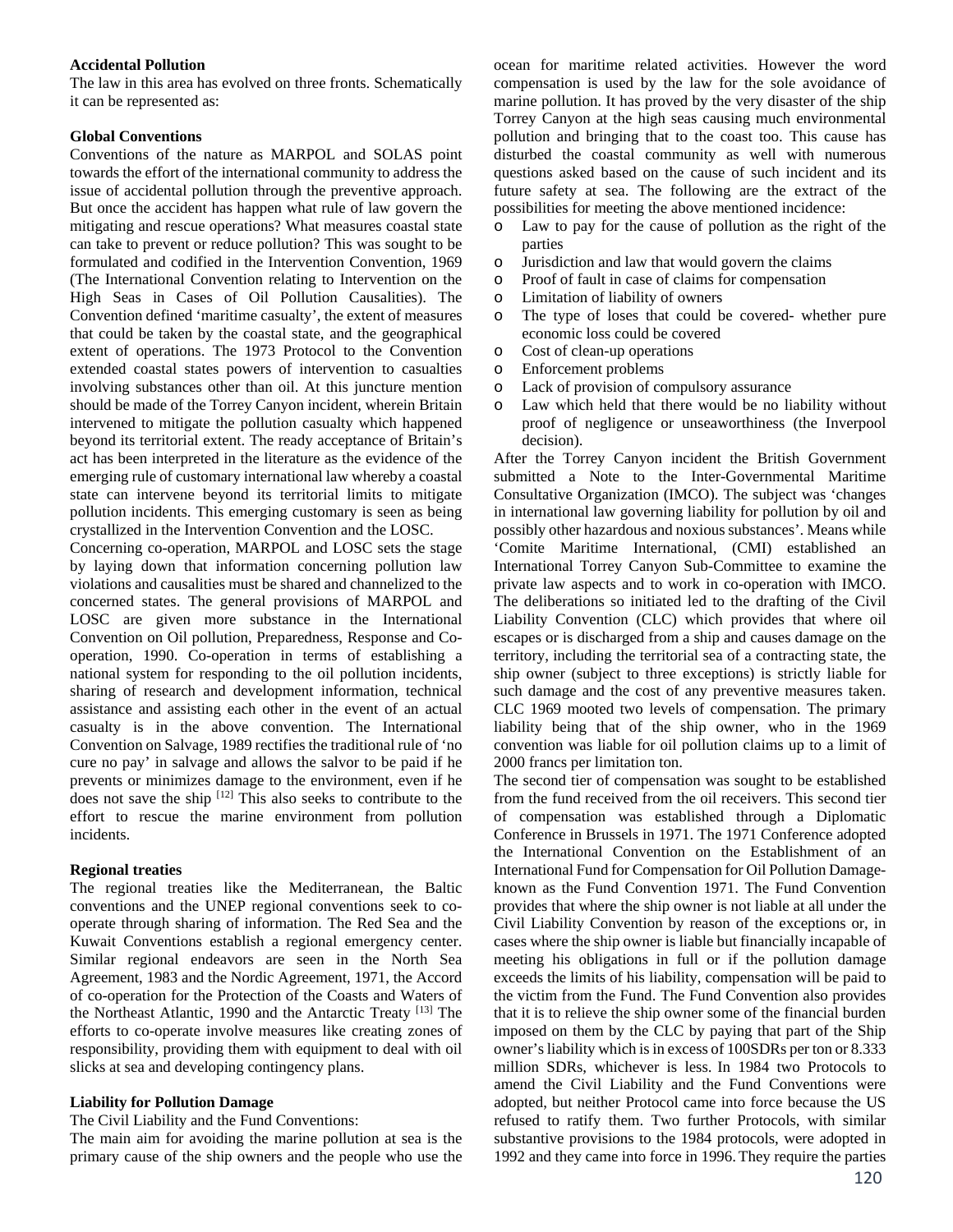to denounce the Civil Liability and Fund Conventions in their original form. For such parties the protocol effectively creates two new conventions: the 1992 Civil Liability and Fund Conventions. The main change made by the 1992 Protocol to CLC is to increase the maximum limits of liability under the Convention to three million SDRS for ships under 5,000 tons and to a maximum limit of 59.7 million SDRs for larger ships. The Protocol to the Fund Convention raises the maximum limit of liability under that Convention to 200 million SDRs when certain conditions are fulfilled  $[14]$ , the third tier of compensation has been envisaged and is available under the Supplementary Fund Protocol 2003. It is for the payment of additional compensation in major incident [15].

### **Industry Liability Schemes:**

As a response to the Torrey Canyon incident and the political response it evoked, seven major oil companies who owned a high proportion of oil cargoes and also operated a significant part of the world's tanker fleet introduced TOVALOP- Tanker Owners Voluntary Agreement Concerning Liability for Oil Pollution which was to be administered by a new entity called the International Tanker Owners Pollution Federation (ITOPF). Detailed terms of TOVALOP agreed voluntary assumption of strict liability, subject to limited exceptions, up to a fixed limit. TOVALOP was highly successful with 97% of the total tonnage had been enrolled in it [16].

At the wake of the establishment of the second tier of compensation under the Fund Convention, 1971, oil industry developed a scheme which would be acceptable to its participants and would provide a model for the proposed convention. An agreement was reached on 14<sup>th</sup> Jan, 1971 among numerous oil companies and CRISTAL (the Contract Regarding an Interim Supplement to Tanker Liability for Oil Pollution). To administer the scheme the industry established the Oil Companies Institute for Marine Pollution Compensation Ltd (known as the Institute). Its main purpose was to pay compensation for oil pollution damage in cases where the incident involved an oil cargo owned by a CRISTAL member and the claims exceeded the amounts recoverable from the ship owner under TOVALOP.

TOVALOP and CRISTAL were very effective schemes however the boards which administered the schemes decided that the two schemes should end in February 1997 to encourage the ratifications of the CLC and the Fund Conventions.

### **Liability for hazardous and noxious substances**

International Convention on Liability and Compensation for Damage in Connection with the Carriage of Hazardous and Noxious Substances by Sea, 1996 more widely referred to as the HNS convention is modelled on The Civil Liability and IOPC Fund Conventions. Since it was not ratified by the requisite number of member countries, a Protocol to HNS Convention was adopted in 2010 which focused on addressing the practical problems the countries faced with respect to the convention. The Convention envisages a compensation regime for the damage caused by the spill of hazardous and noxious substances as specified in the IMDG Code. Two tiers of liability are conceived in the Convention but both are included in the same single instrument.

The basic features of the convention include:

o Strict liability

- o Compulsory insurance cover for the ship owner-which forms the first tier of the compensation
- o Limited liability worked out in terms of the size of the ship
- o A second tier of compensation which imposes liability on the various receivers of HNS goods

The provision for second tier of compensation clearly has the potential to significantly affect HNS receiver countries that are also member states to the Convention.

### **Liability for radioactive matter**

Pollution in this case may result from either an accident to a ship carrying radioactive matter or from the operation of or an accident to a nuclear powered ship. In either case the operator of the nuclear installation is held to be strictly liable. The concerned conventions are:

- o The Paris Convention on Third Party Liability in the Field of Nuclear Energy of 1960
- o The Vienna Convention on Civil Liability for Nuclear Damage of 1963
- o The Convention relating to Civil Liability in the Field of Maritime Carriage of Nuclear Material of 1971.

In the absence of a Convention governing nuclear powered ships, the present situation is such that all naval\government nuclear powered ships are protected under the sovereign immunity clause and the few private players are protected by bilateral agreements.

### **Liability for other substances**

Bunker spills from other than tankers are governed by International Convention on Civil Liability for Bunker Oil Pollution Damage, 2001 which came into force in 2008.

# **Dumping**

Dumping had been referred in high seas convention where the states were required to take measures to prevent marine pollution from the dumping of radioactive wastes (HSC art 25(1). This action has resulted in one convention that is worldwide in scope and a number of regional agreements. This global convention is the Convention on the Prevention of Marine Pollution by the Dumping of Wastes and Other Matter, 1972 (London Convention). The London Convention defines dumping as the deliberate disposal of wastes from ships and aircraft, but excluding the disposal of waste incidental to the operation of ships and aircraft. Wastes are divided into three categories. The first category consists of substances listed in Annex I (the black list) the substances on this list are totally prohibited from dumping. The second category of wastes comprises of less noxious substances and forms the grey list encoded in Annex II. The dumping of such substances is permitted only if a prior special permit (issued by the national authorities of a contracting party) has been obtained  $[17]$ . The third category comprises of all the wastes not on the black or the grey lists: such wastes may nevertheless be dumped only if a prior general permit has been obtained [18]. The Convention embodied permissive approach, propelled legislative action by the contracting states, required record keeping and evaluation. Parties to the London Convention must meet not less than once every two years to evaluate the performance of the working of the Convention and to develop further guidelines  $[19]$ .

Since 1990 the operation of the Convention went on a drastic change. The attitude of permissive approach was abandoned for a more precautionary approach and a holistic working was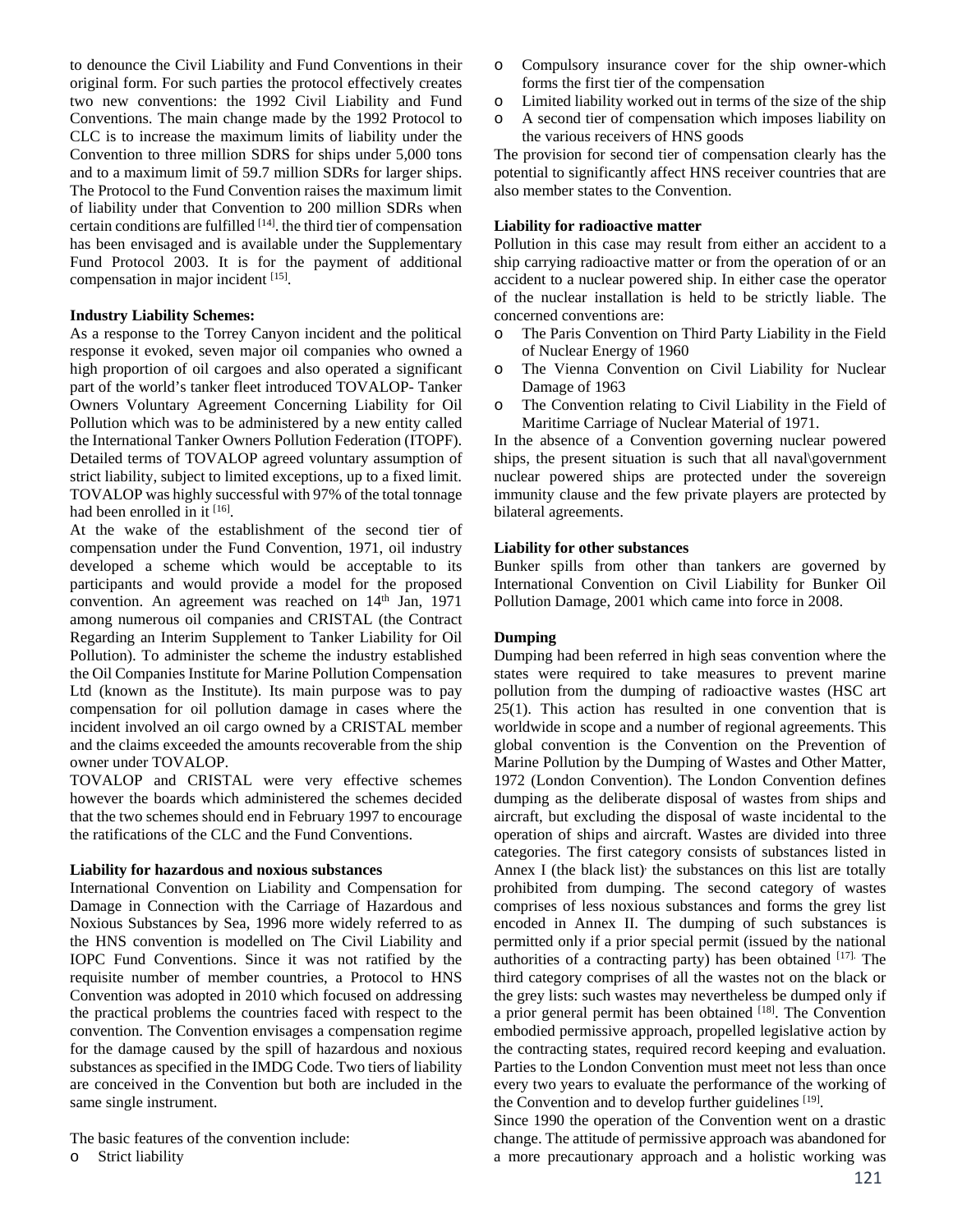adopted for waste management. Phasing out of dumping of all radioactive wastes, incineration at sea of noxious liquid wastes and dumping of industrial wastes was initiated under this era. The main substances which it is still permissible to dump are dredged materials, sewage sludge, and fish processing wastes, vessels and continental shelf and gas installations.

### **Regional treaties**

The first regional treaty to be concluded was the Convention for the Prevention of Marine Pollution by Dumping from Ships and Aircraft, 1972 (the Oslo Convention). This Convention applies to the North-East Atlantic and the North Sea and takes a similar approach as that of the London Convention. In 1992 the parties to the Oslo Convention signed the Convention for the Protection of the Marine Environment of the North-East Atlantic (the Paris Convention), which, on its entry into force in 1998, replaced the Oslo Convention. The Baltic Convention in 1974 took a stricter approach to dumping than the London and Oslo Conventions, reflecting the particular vulnerability of the Baltic to pollution damage, only three of UNEP's Regional Sea Agreements, those concerning the Mediterranean, South Pacific and Black Sea have detailed provisions dealing with the dumping, in the shape of separate protocols. Also there are a number of regional treaties which, while not primarily concerned with marine pollution, deal with dumping. Three of the regional denuclearization treaties, the 1985 South Pacific Nuclear Free Zone Treaty, the 1995 African Nuclear-Weapon-Free Zone Treaty and the 1995 Treaty on the Southeast Asia Nuclear-Weapon-Free Zone prohibit the dumping of any radioactive material or waste [20].

### **Law of the Sea Convention**

Article 210(5) of LOSC provides that dumping within the territorial sea and EEZ onto the continental shelf shall not be carried out without the express approval of the coastal state, which has the right to permit, regulate and control such dumping after due consideration of the matter with other states which by the reason of their geographical situation may be adversely affected thereby. In relation to enforcement, article 216 provides that national laws and applicable international rules and standards are to be enforced by flag states, by coastal states and by States in whose territories waste is loaded [21].

# **Pollution from the Sea Bed activities**

Pollution from sea bed activities can either be operational or be accidental. The main form of pollution from sea-bed activities is that arising from operations in the territorial sea and on the continental shelf for the exploration and exploitation of oil and gas. Accidental pollution can result from a blow-out; rupture of a pipeline; a collision between a ship and an installation; an accident when a tanker is being loaded from an installation; or destruction of a suspended well-head or sub-sea completion system.

# **Global treaties**

Interestingly there exist no global treaties concerning pollution from sea-bed activities, either operational or accidental. This field has seen general exhortations to the nation states in the Geneva Convention and LOSC and some soft law instruments developed by the UNEP.MARPOL provisions concerning pollution from sea bed activities are legally binding but they apply to the release of pollutants arising from those activities other than exploration and exploitation.

### **Regional agreements**

More extensive provisions to regulate pollution from sea bed activities have been developed in the regional agreements. In fact the LOSC and the UNEP Guidelines call on states to harmonize their policies at the regional level. The Baltic Convention of 1974, the Mediterranean Convention and the Kuwait Convention have developed specialized protocols on pollution from sea-bed activities. The international legislative exercise at the regional level has resulted in the development of a wide range of measures which in practice should minimize operational pollution from sea-bed activities. The measures include EIAs (Environment Impact Assessments), Licensing, stipulation to use the best available technology etc  $[22]$ .

Like the scenario in the operational pollution from sea bed activities, there exist no global treaties governing accidental pollution from sea bed activities. General rules of international law in this area seeks to prevent accidents by insisting on sea navigation to be maintained, fairways and routing systems to be followed and due publicity to be given for charts and navigational aids. Regional agreements exist, and they lay out the platform for co-operation in the financial and technical competence. Concerning liability though there have been some efforts in this direction none have materialized and have come through at the international level.

### **Pollution: sea-bed mining**

Pollution from sea-bed mining is primarily governed by the Law of the Sea Convention. Article 145 of LOSC provides that the International Sea Bed Authority is to adopt rules to prevent pollution from deep sea mining. Pollution rules are to be framed by the Legal and Technical Commission and to be formally adopted by the Council and Assembly. For any sea bed mining which might take place outside the agenda of the Convention, little international law is at present applicable.

### **Land Based-Atmospheric based sources of Marine Pollution**

Although pollution from land based is the most significant source of marine pollution only a limited amount of international legislative effort so far been taken to tackle this form of pollution. Land-based pollution is the most 'national' source of marine pollution. It emanates from an area that is under the sovereignty of a State and therefore to legislate upon such a subject matter internationally would be politically very difficult. The LOSC contains general exhortations to states to prescribe and enforce laws regulating land based sources of marine pollution, say as in Art 207 and 213. But this subject matter has seen a number of soft law instruments being adopted especially under the aegis of UNEP and UNCED. The major ones are the Agenda 21 (1992) and the Washington Declaration (1995) [23] World Bank's Global Environment Facility seeks to assist the developing countries financially to adopt technology that would help them to reduce land based sources of pollution  $[24]$ . soft law instruments though not legally binding on the nation states were very successful in enunciating principles such as the polluter pays principle, precautionary approach principle and the principle of sustainable development. These principles then got crystallized in the regional agreements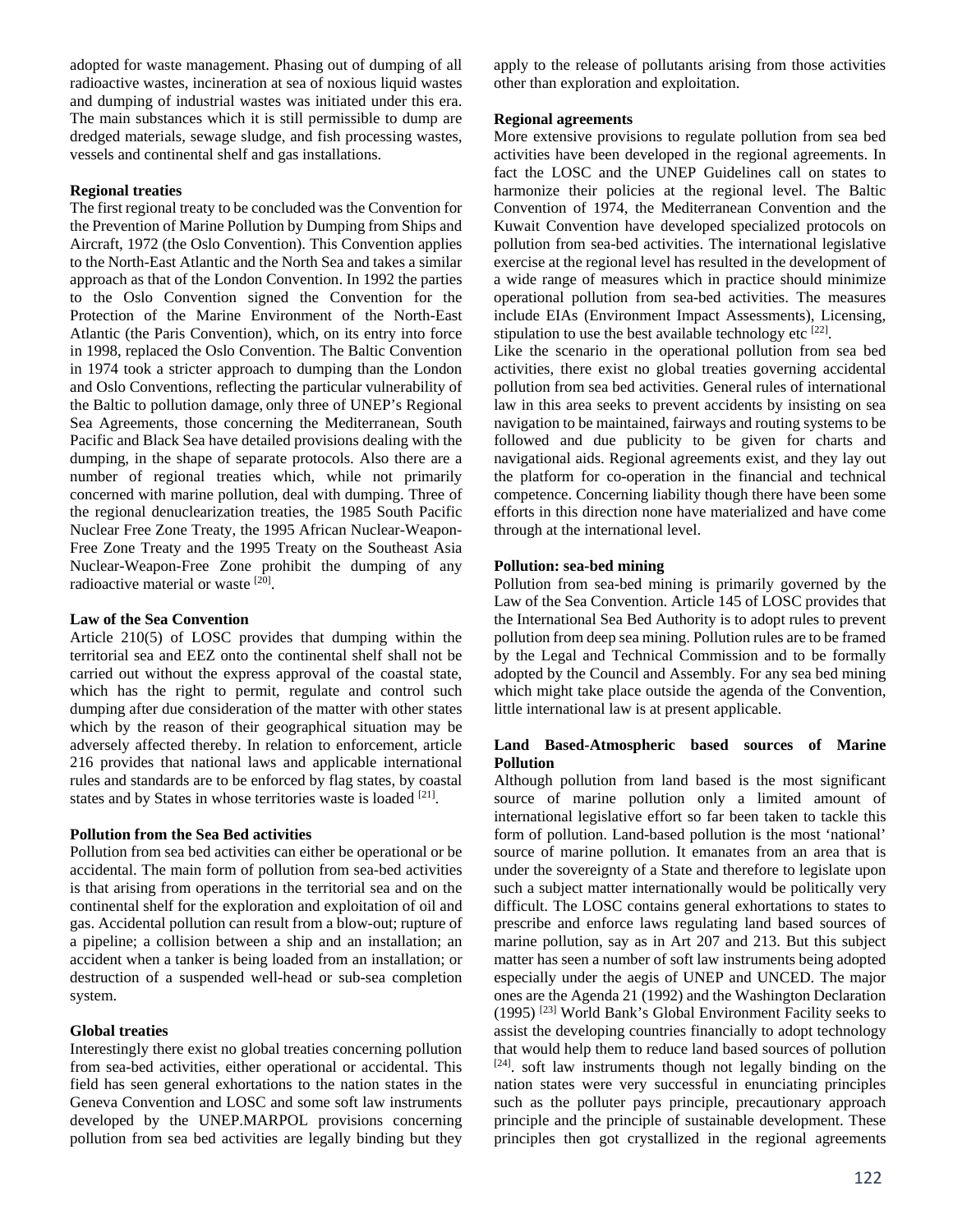which mutated with the help of protocols to incorporate these principles and devised effective measures to implement them.

# **Regional agreements**

The first regional convention to tackle land-based marine pollution in detail was the Convention for the Prevention of Marine Pollution from Land-based Sources, 1974 frequently known as the Paris Convention, which applies to the North East Atlantic and the North Sea. The first Baltic Convention was drawn up at much the same time as the Paris Convention and lays down a general obligation on State parties to 'take all appropriate measures to control and minimize land-based pollution'. The UNEP Regional Sea Agreements and the Mediterranean Protocol also follows similar line. Also to note is the fact that most pollutants entering rivers will eventually finish up in the sea. It therefore follows that treaties adopted specifically to curb pollution of rivers will also help marine pollution. In this context it is appropriate to mention UN Economic Commission for Europe's- Convention on the Protection and Use of Trans boundary Water Courses and International Lakes and the Rhine agreement, 1976, (protocol-1991) [25].

And now the general agreements on atmospheric pollution include:

- o UN Economic Commission for Europe's Convention on Long-Range Trans-boundary Air Pollution of 1979, Protocols-1985, 1991, 1994
- o Vienna Convention for the Protection of the Ozone Layer, 1985
- o Montreal Protocol on Substances that Deplete the Ozone Layer, 1987
- o Kyoto Protocol, 1997 focusing on Green House Gases

The analysis of the regional agreements show that mutated through protocols in order to incorporate the principles enunciated in the multilateral forums. The first and the prominent change was the movement from the permissive approach to precautionary approach. The protocols stipulated that the polluting emissions of substances that are persistent, toxic and that are liable to bio accumulate are to be reduced at source. The mutation also suggested a movement away from the substance-by-substance approach to a more holistic treatment of the pollutants. They emphasized on UES (Uniform Emission Standards), WQOs (Water Quality Objectives) and EIAs (Environment Impact Assessments) [26]. They also worked out regular reviews and timetables to reduce emissions and finally the phasing out of the toxic substances. They emphasized upon the use of Best Technology Available and the Best Environmental Practice. Another innovative approach is the source control conceived in the Kuwait Convention whereby the pollution is sought to be controlled at source by changing the raw materials, processes and recycling, industrial location planning, combined effluent treatment, licensing etc.

# **Protection of Special Areas**

Positive measures are needed to protect and preserve rare or fragile ecosystems and are best exemplified in the protocols on specially protected areas attached to some of the UNEP Regional Sea Conventions. The first of these UNEP protocols to be concluded was the Protocol on Mediterranean Specially Protected Areas, adopted in 1982. The protocols to the East African, South-East Pacific and Caribbean Conventions, adopted in 1985, 1989 and 1990 respectively, contain provisions on the establishment of protected areas very similar to those of the first Mediterranean protocol. IMO also plays a role in the protection of these sensitive marine areas. In 1991 the IMO Assembly adopted a resolution containing a set of Guidelines for the Designation of Special Areas and the Identification of Particularly Sensitive Sea Areas. Special Areas are those which are subject to stricter measures under the MARPOL Convention<sup>[27]</sup> Particularly Sensitive Sea Areas (PSSAs) are areas which need special protection through action by IMO because of their significance for recognized ecological, socio-economic or scientific reasons and which may be vulnerable to damage by marine activities. The kind of measures which might be taken for such areas include designation as special area under MARPOL, the adoption of routing measures including designation as an area to be avoided, compulsory pilotage, the adoption of vessel traffic management system, special construction requirements and speed restrictions. Measures for PSSAs lying beyond the territorial sea would need to be international in character, i.e., based on an existing treaty. The first PSSA to be designated by the IMO is the Great Barrier Reef Marine Park [28]

# **Marine Pollution Laws in United States of America**

Another thread of development that has to follow apart from the above described is the development of marine pollution law in US. Prior to 1967 the law on pollution and claims for damages largely ran parallel to the law of tort. The main differences were to be to be noticed in the US laws:

- o New York Harbor Act of 1886
- o Refuse Act of 1899
- o Oil Pollution Act of 1904

But enforcement provisions were penal in nature and limited assistance was available to a party seeking to recover damages. Also to mention are:

- o Oil Pollution Act of 1924- the first law to impose specific liability for the discharge of oil from vessels into the navigable waters of the US.
- o Federal Water Pollution Control Act (FWPCA), 1948
- o Water Quality Act of 1965- to enhance the water quality of water resources- but no laws specifically addressed shipsource pollution.
- o Clean Water Restoration Act of 1966: amended Oil Pollution Act of 1924, civil liability for the cost of cleanup was introduced for the first time in the US, no assurance whether vessel owner would be able to meet his obligations, no provision for third party liability.
- o During 1967-1977, US though ratified the Intervention Convention did not ratify the CLC. The main reason was its strong economic position and its political need to preserve the autonomy of the states in a federal set up. Then came the incident of the blow out in the drilling platform-Santa Barbara (California) and the consequent passing of the Federal Water Quality Improvement Act which introduced strict liability and set a new limitation (not under 1851 Limitation Act). Then the Clean Water Act of 1977 which introduced increasing liability and financial responsibility but state legislation was not pre-empted (express provision). The state autonomy in pollution laws were upheld in the following notable case laws:
	- o American Waterways Operators v Askew
	- o Portland Pipeline Corporation v Environmental Improvement Commission